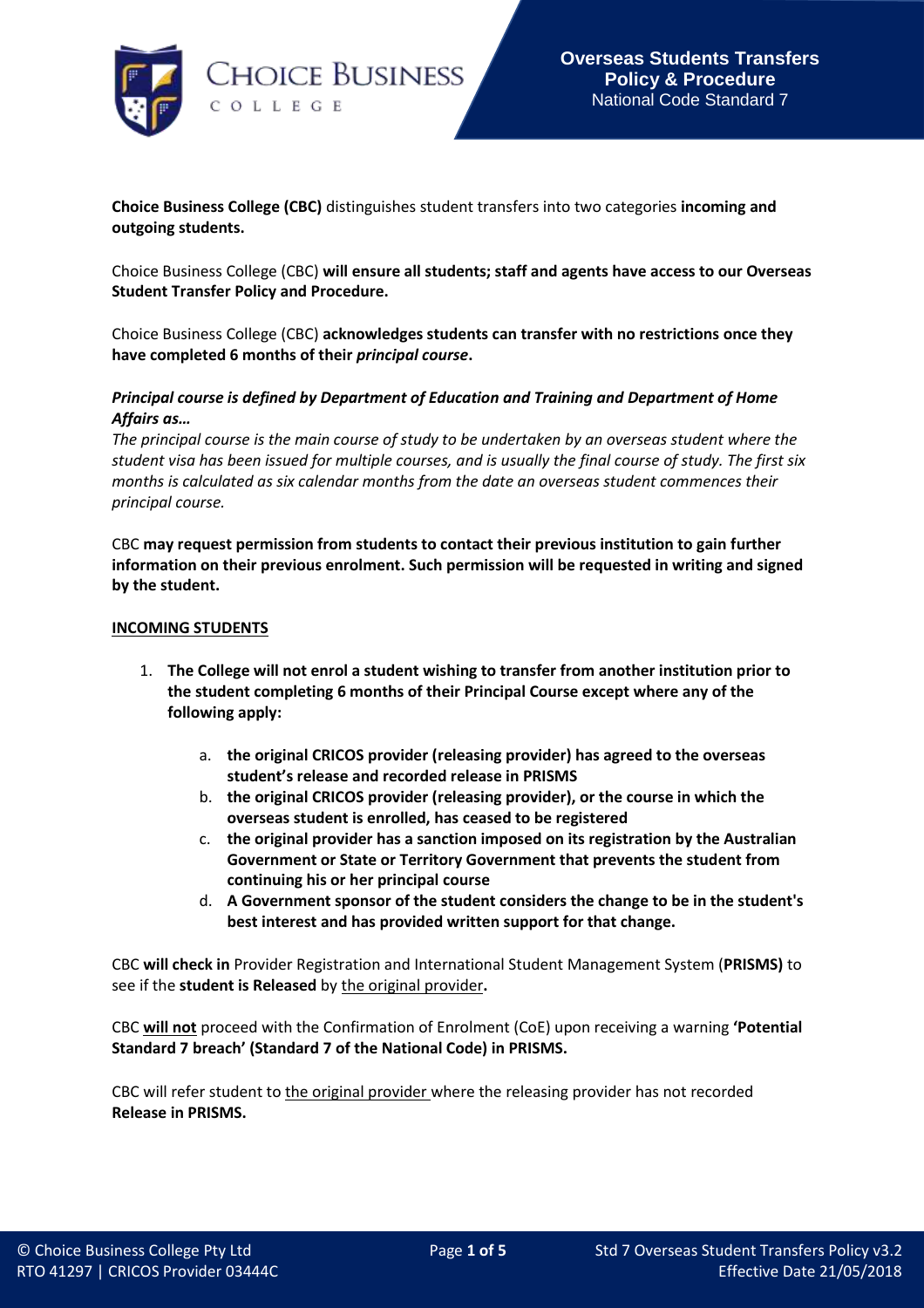

### **OUTGOING STUDENTS**

CBC **will not grant a Release to any student who does not have a valid Letter of Offer within the first 6 calendar months from the date of the commencement of their principal course. If the student has had a break in their enrolment due to a deferment or suspension, the break period will not be counted as part of their 6 months of completed study.**

CBC **will not grant a Release** where the transfer will be to the detriment of the student.

Some examples of what may be considered detrimental to the student are:

- $\circ$  if the transfer may jeopardize the student's progression through a package of courses; or
- $\circ$  If the student has recently started studying the course and the full range of support services are yet to be provided or offered to the student (it is good practice to revisit the issue within a timeframe negotiated with the student); or
- $\circ$  If the student is not genuinely engaging with CBC's intervention strategy with the intention of failing and being released.

Students wanting to be released from CBC will be required to firstly request an appointment with the CEO/ Compliance Manager/ Student Welfare Officer. CBC will ensure a meeting is offered within 48 hours of the request. Student will be encouraged to consider whether a change in enrolment breaches a visa condition. Student will be referred to the Department of Home Affairs(DHA) website at:<https://www.homeaffairs.gov.au/Trav/Stud/More/Changing-courses>

After the meeting, the student will be required to complete an application form with reasons of why they want to leave, and then sign and lodge the form with the administration desk.

All documentary evidence supporting the request must be submitted with the form.

No request will be considered until the student produces a valid Letter of Offer from another CRICOS registered provider.

**No restrictions apply to students who have completed the first 6 months of their principal course.**

CBC **WILL NOT grant Release if a student has unpaid course fees for the current study period. The current study period is determined as the study period in which the student applies for a Release. If this falls during holiday break the release will be determined as being the previous study period.**

CBC will advise the student in writing (email) the outcome of the transfer request application within 9 working days of receipt of the signed application.If the request is approved, the student will be advised of the requirement to contact the DHA to seek advice on whether a new visa is required. The release approval will be recorded in PRISMS.

If the transfer request is denied, the student will be advised in writing of the information /circumstances taken into account, the reasons for the decision and their right to appeal the decision in accordance with CBC's Complaints and Appeals Policy.

**All records and processes which form part of the decision will be kept on the student's file.**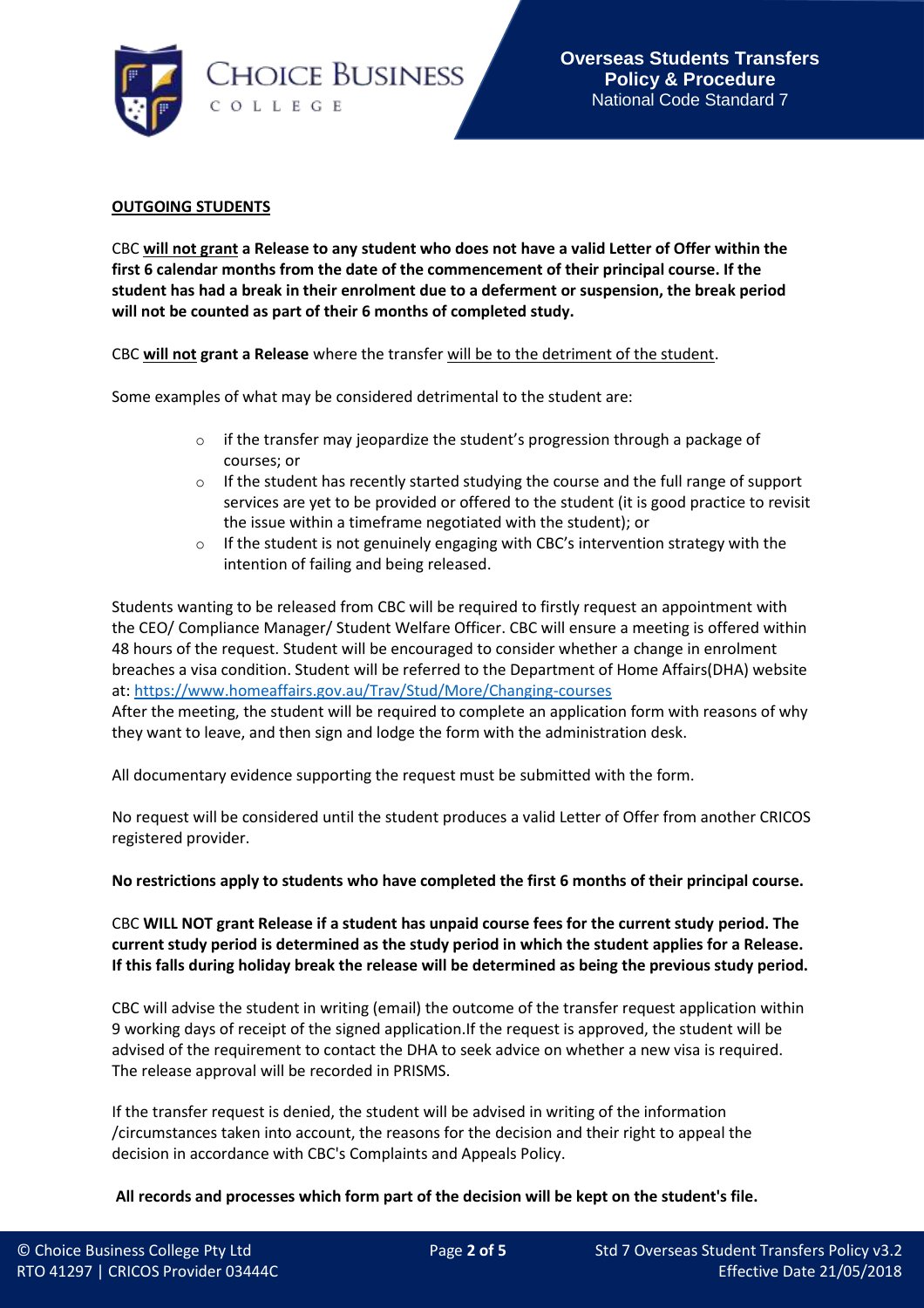

# *Circumstances where transfers will be granted are deemed to be made with the best interest of the student in mind. The circumstances assessed include, but are not limited to:*

## • **Failure to meet Conditions of Offer**

CBC will grant release to students who have attempted and not successfully completed their prerequisite course (entry requirement conditions of the principal course) as per the condition(s) of their Letter of offer.

### • **Unsatisfactory Course Progress** CBC will grant release where the student is unable to achieve satisfactory course progress even after engaging in CBC's intervention strategies and made a genuine effort with their studies at CBC in accordance with CBC's Overseas Student Visa Requirements policy.

## • **Compassionate or Compelling Circumstances**

Students will be granted release if they can demonstrate compassionate or compelling personal reasons or academic circumstances. It will normally be expected that such circumstances were unexpected and beyond the control of the student. The student must provide relevant supporting documentary evidence which might include a personal statement and a statement of support from an independent professional (e.g. medical, legal, counselling, academic).

## • **Offer Letter Not Detrimental**

Students will be granted release where a student submits a transfer that is accompanied by a letter of offer that is not considered detrimental to the student.

### • **Failure to deliver the course as per the written agreement**

Students will be granted release if CBC fails to deliver the course as outlined in the written agreement.

### • **Course expectations are not met**

CBC will grant release where there is evidence (such as correspondence between the student and CBC or marketing materials given to the student prior to enrolment, and setting particular expectations about the course) that the student's reasonable expectations about their current course are not being met.

### • **Misleading conduct by CBC or an education or migration agent**

CBC will grant release if there is evidence that the course is unsuitable to student needs and/or study objectives due to being misled by CBC or an education or migration agent regarding the college or its courses.

# • **Internals/External Appeals**

CBC will grant release if an appeal (internal or external) on another matter results in a decision or recommendation to release the overseas student.

### *Refunds*

*If a student has been granted Release, he / she is subject to the conditions of the CBC's Refund Policy.*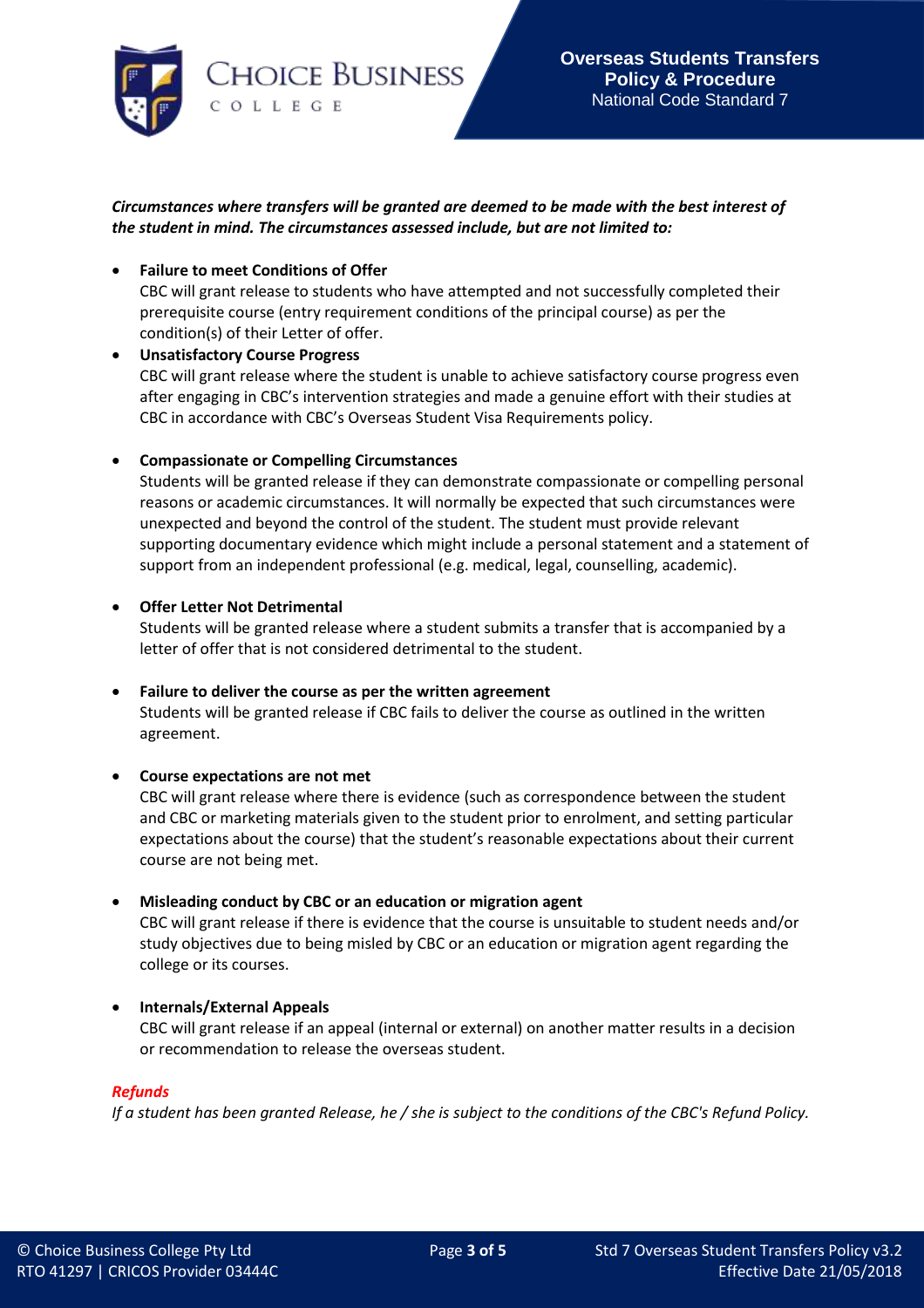

## **TRANSFER PROCEDURE:**

### *INCOMING STUDENTS*

### **STEPS TO BE FOLLOWED -**

- 1. CBC **will not** enrol a student transferring from their principal course of study from another registered provider unless circumstances at 1 a, b, c, or d in the *Transfer Policy* are proven.
- 2. If the transfer will affect the start dates of any subsequent courses covered by the visa, the student needs to obtain release for those courses or gain the providers' agreement to delay the start of those subsequent courses.
- *3.* CoE administrator staff **MUST NOT** approve the CoE if PRISMS warns of a 'Potential Standard 7 breach'. **Seek advice from CEO/Compliance Manager.**
- 4. Where applicable, CBC staff will advise students that changes to their preliminary courses may have ramifications for their admission to their principal course (e.g. if a preliminary course is a prerequisite).
- 5. All documentation will be kept on the student's file

### *OUTGOING STUDENTS*

### **STEPS TO BE FOLLOWED -**

- 1. Student to complete a '*Request for Transfer form'* and provide letter of offer from another registered provider. This application will include the student's rights to appeal a refusal decision as per *CBC's Complaints and Appeals Policy*.
- 2. Staff is to check if any outstanding fees are owed.
- 3. CBC to provide acknowledgement of the completed application.
- 4. CBC will assess the application, make a decision and inform students in writing (email) within 9 working days of receipt of the signed application.
- 5. CBC will cancel the CoE(s) of student whose request for release (transfer) to another provider is approved, and will record Release in PRISMS.
- 6. **All** Release granted are provided at no extra cost and students will be advised to contact DHA to seek advice on whether a new student visa is required.
- 7. If the transfer request is denied, the student will be advised in writing the information /circumstances taken into account, the reasons for the decision and their right to appeal the decision in accordance with CBC's *Complaints and Appeals Policy.*
- 8. CBC will include advice if there are any outstanding fees for the current study period, that a release will not be granted until they are paid, as per the *Transfer Policy*.
- 9. CBC will not cancel student's enrolment (CoE) or finalise the student's release refusal status in PRISMS until any of the following:
	- a. any appeal against the refusal lodged by the student is finalised and upholds CBC's decision not to release the student; or
	- b. the overseas student fails to access the *CBC's Complaints and Appeals processes* within 20 working days of being notified of the refusal; or